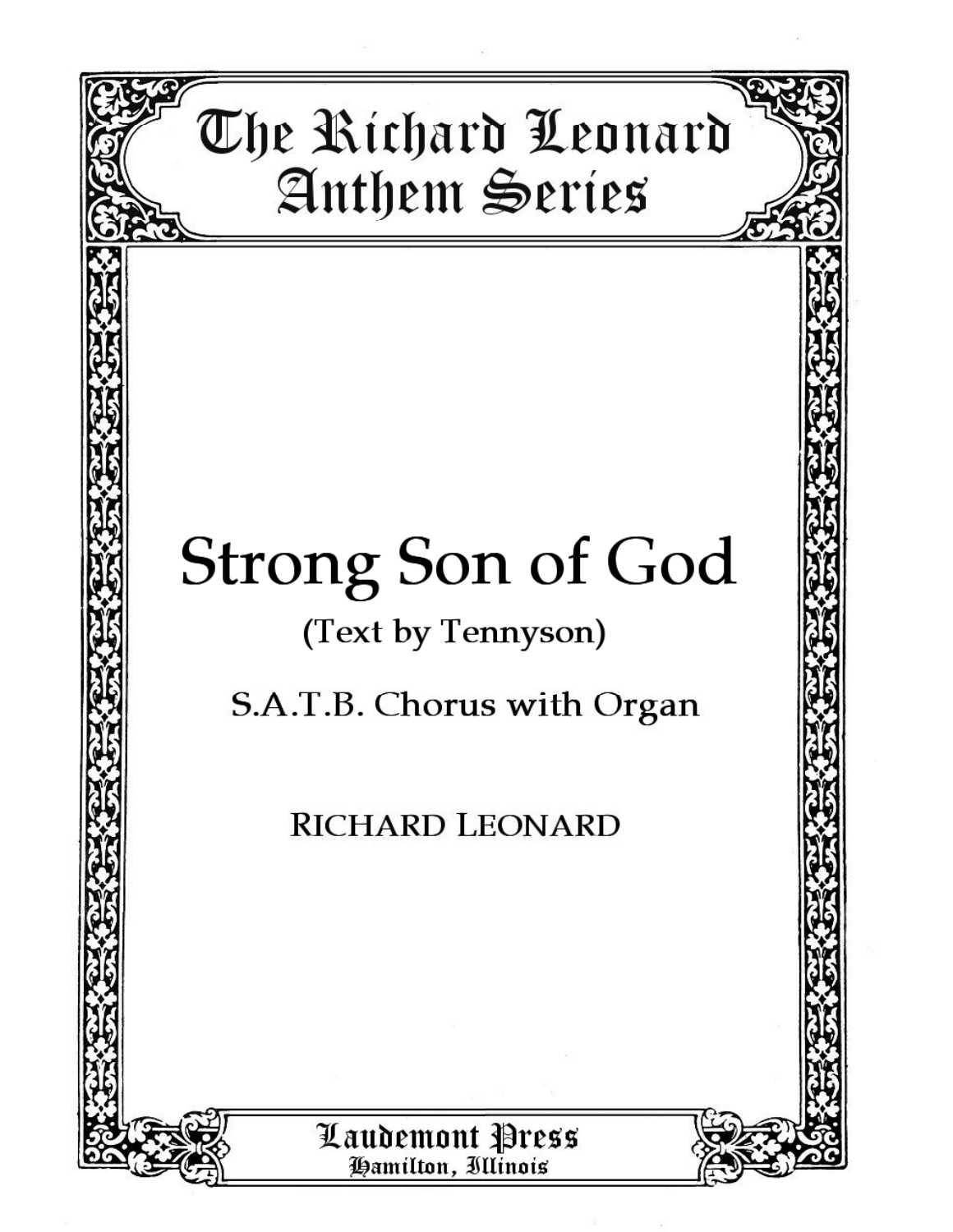## **Strong Son of God**

**Moderato** Quarter Note =  $128$ 

S.A.T.B. Chorus with Organ

Richard Leonard, 1961 Text by Alfred Tennyson

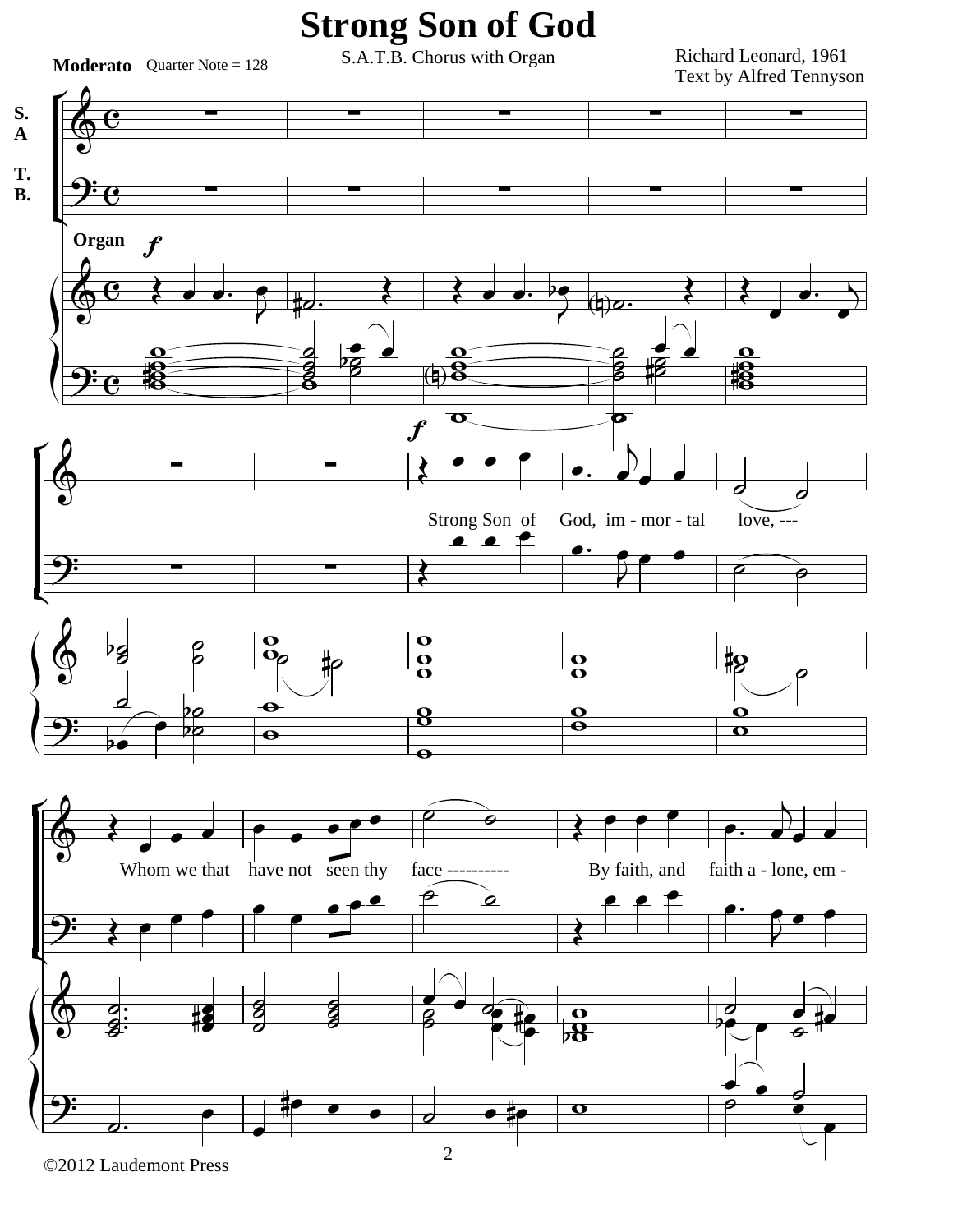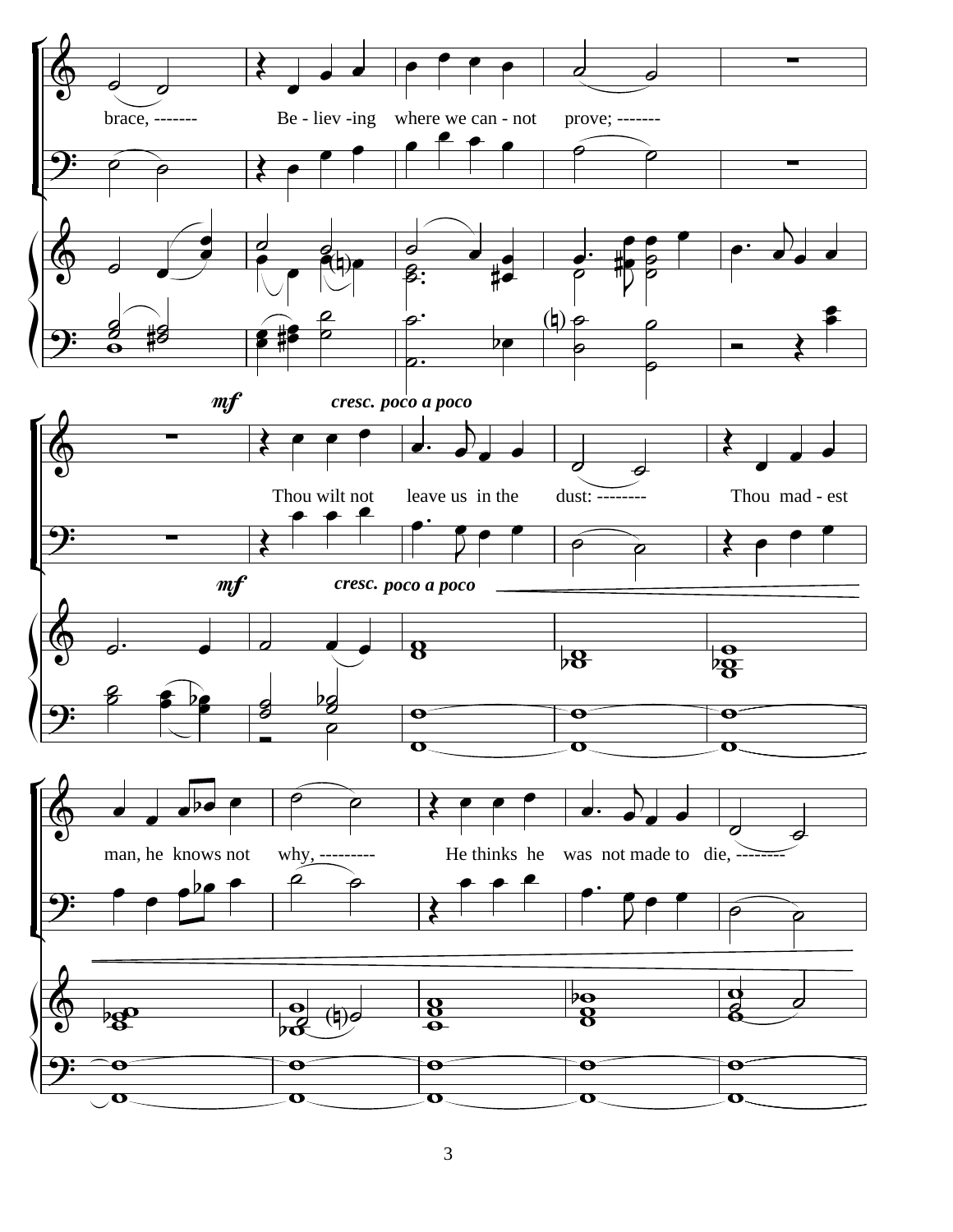

 $\overline{4}$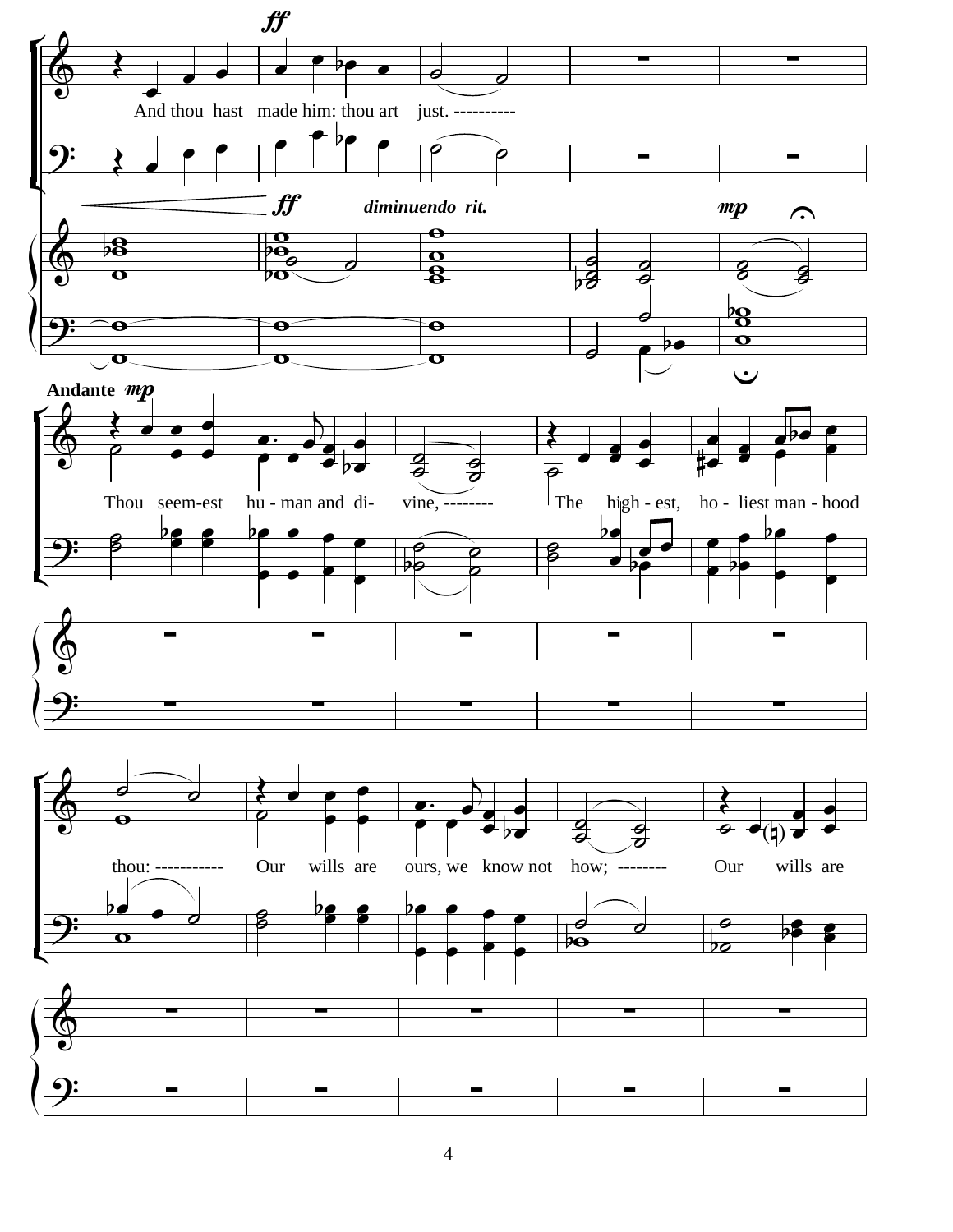

 $\overline{5}$